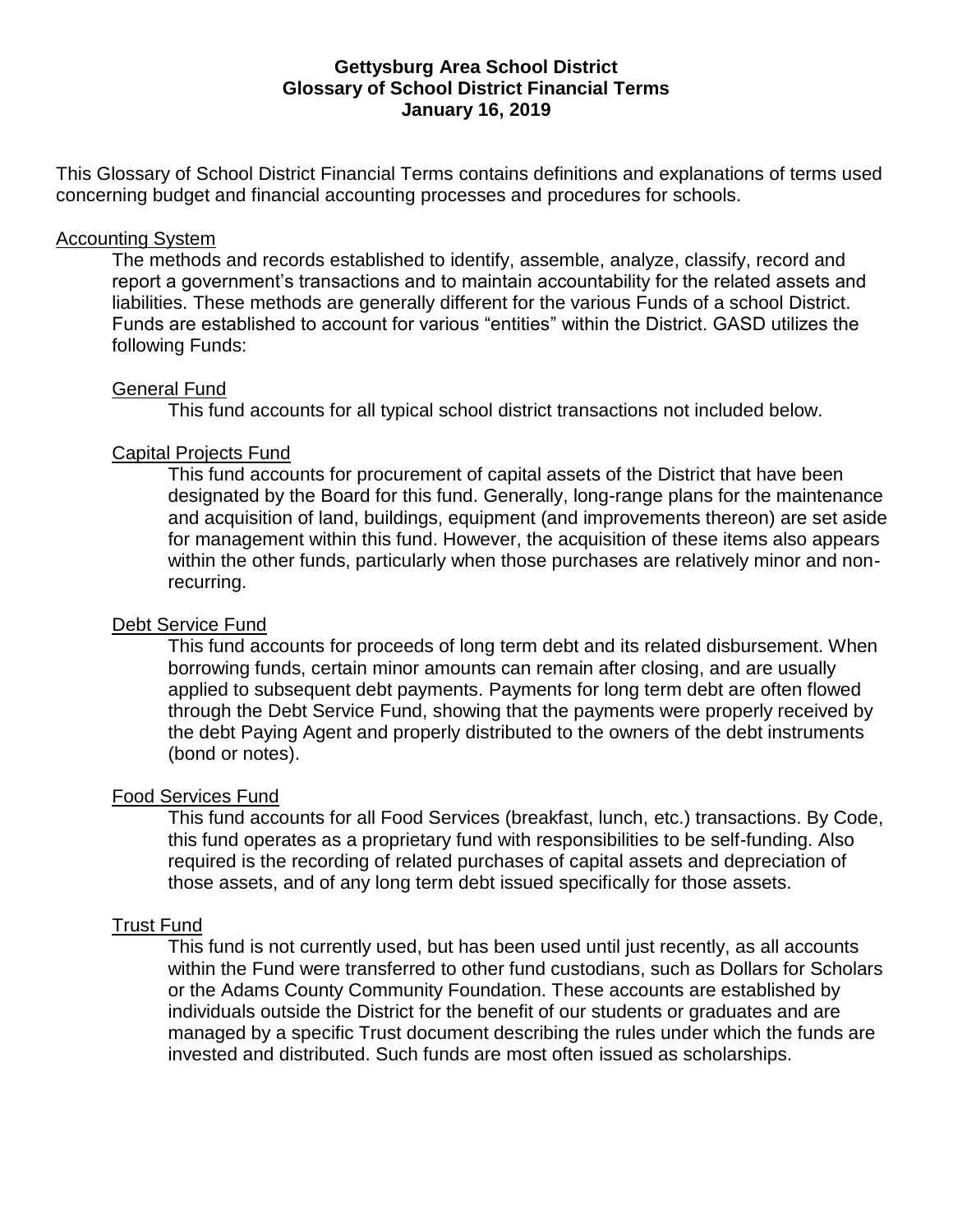## Student Activities Fund

This fund is currently used only at the High School for various student-managed activities. Various clubs and organizations are established, each with their own accounts to track their financial activities under Board Policy, Administrative Guidelines, and other established procedures. Unused funds carry forward each year with each of the accounts. Generally, these accounts manage fundraising efforts of the various student clubs and organizations, along with the expenditures of those funds.

In addition to these Funds, the District maintains two "groups of accounts" for Capital Assets and for Long Term Debt. These are used to manage financial records for the investments in land, buildings and equipment and for the long term debt issued to pay for those assets, except for the amounts applicable to the Food Services Fund. This is because the accounting systems of the various funds (see below) do not reflect these long-term items.

For Pennsylvania school districts, there are three general accounting methods used, as prescribed by the Pennsylvania Department of Education (PDE).

## Modified Accrual Basis

This accounting system recognizes current receivables and payables in the fiscal period the underlying transaction takes place, regardless of when they are paid. It does not reflect the impacts of investments in capital assets or long term debt.

This method is used for the General Fund, Capital Projects Fund, and Debt Service Fund.

## Accrual Basis

This method is similar to the Modified Accrual Basis, but also reflects capital assets investments and depreciation, and any long term debt specifically for those assets.

This method is used for the Food Services Fund.

## Cash Basis

This method does not reflect any receivables or payables and operates solely on when funds change hands.

This method is used for the Student Activities Fund at the High School.

## Accounts Payable

A short-term liability account reflecting amounts owed to private persons or organizations for goods and services received by the District.

## Accounts Receivable

An asset account reflecting amounts due from private persons or organizations for goods and services furnished by the District.

## Act 1 of 2006

Also called the Taxpayer Relief Act. This law eases the financial burden of home ownership by providing school districts the means to lower property taxes to homeowners via the funding provided by gaming revenue. The legislation also enacts rigorous restrictions on tax rate increases and establishes clear time lines within which school budgets must be developed and approved.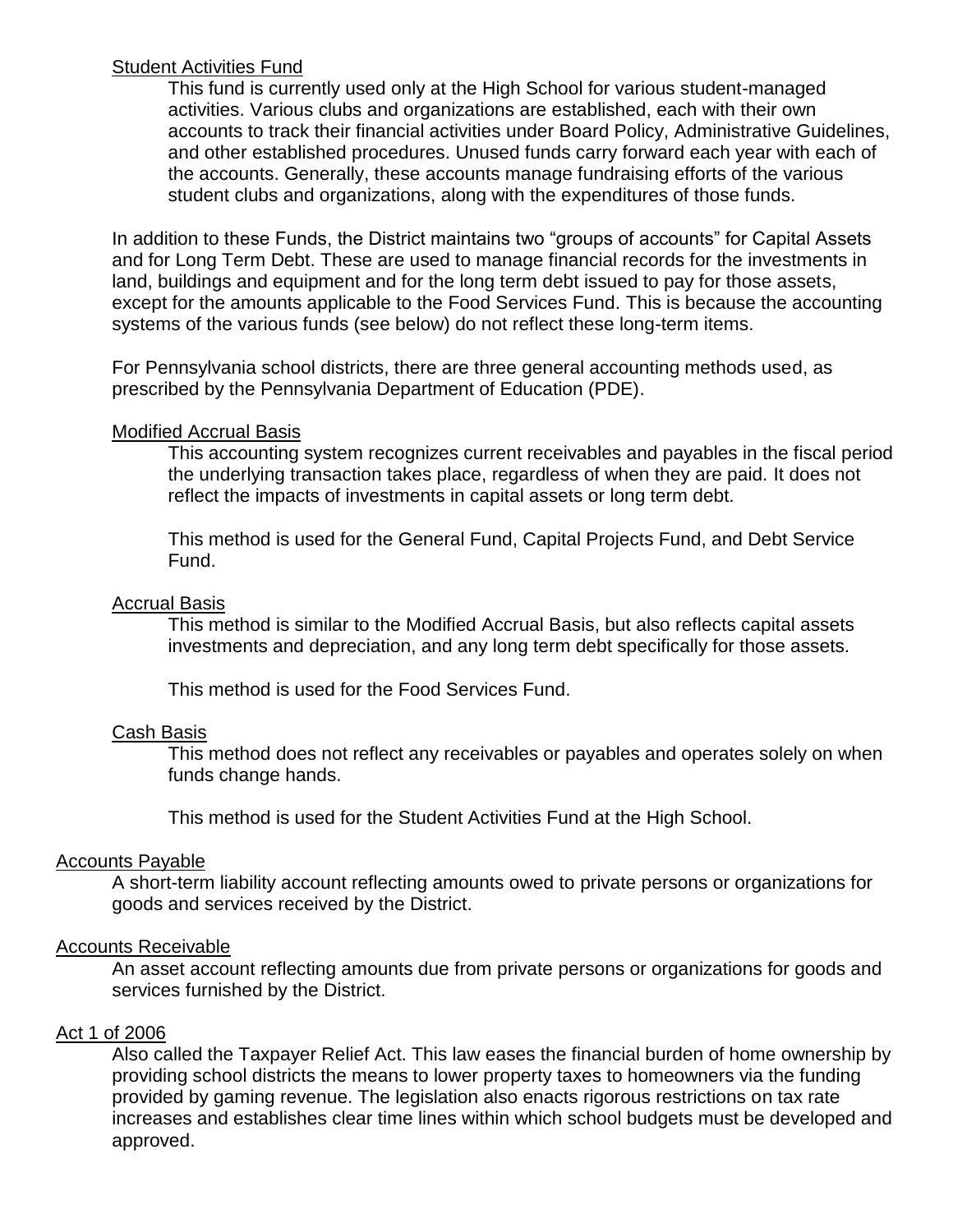## Annual Financial Report

A financial report applicable to a single fiscal year that reports the results of all transactions of all funds and groups of accounts. All public school entities are required by law to submit an Annual Financial Report each year, on a prescribed PDE-2057 form.

# Audit Report, or Comprehensive Annual Financial Report (CAFR)

The official annual financial report of a government agency, which includes basic financial statements, required supplementary information, and combining statements by fund type and individual fund. It also includes supporting schedules necessary to demonstrate compliance with finance related legal and contractual provisions, non-required supplementary information, extensive introductory material including a Management Discussion and Analysis prepared by the District, notes to the financial statements, and statistical information. This report includes an opinion of the independent auditor regarding the accuracy of the report

# Average Daily Attendance (ADA)

One ADA is equivalent to one student attending school every day of the school year.

## Average Daily Membership (ADM)

One ADM is equivalent to one student being enrolled in school every day of the school year, regardless of attendance.

# Bond Ratings

In the context of general obligation bonds and notes, this is a "grade" provided by the rating agency that provides insight regarding the safety of the bonds and notes issued by the District. Better bond ratings make it easier to issue those bonds and notes and result in lower interest costs.

## Budget Calendar

The schedule of key dates that the Board and Administration follow in the preparation, deliberation, adoption and administration of the budget.

# Budget Reserve

An amount of money set aside within the annual budget expenses, and kept in reserve for unexpected needs. Use of this account only occurs upon Board approval.

# Budget Transfers

A budget is a plan that can change for a variety of reasons, and it is common for changes to occur as a school year moves forward. Budget Transfer Requests (BTR's) for changes in budgets are processed systematically, and are ultimately approved by the Board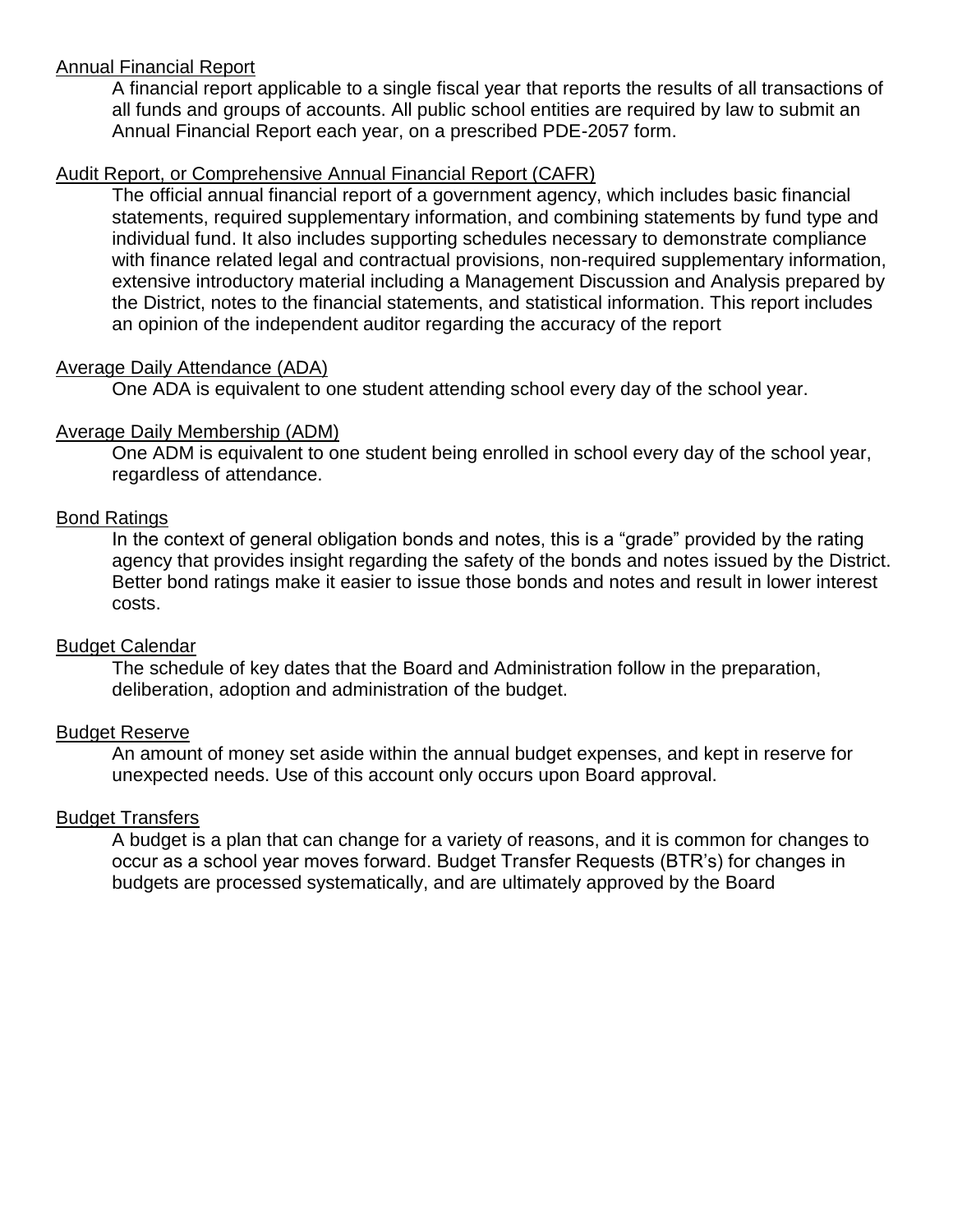#### Chart of Accounts

For Pennsylvania school districts, the chart of accounts used to record transactions are made up from several dimensions, each with a specific purpose. The account structure is

XX-XXXX-XXX-XXX-XX-XXX-XXX-XXX-XXXX,

with each segment (dimension) representing:

- XX Fund Indicates fund of the district (defined elsewhere)
- XXXX Function Indicates the department of the district (regular education, special education, principal services, guidance services, etc.)
- XXX Object Indicates what is being purchased (supplies, equipment, electricity, etc.)
- XXX Funding Source Indicates any specific source of funding for a particular purpose (Title I, JROTC, Perkins, Tech Prep, etc.)
- XX Instructional Organization Indicates the grade levels, or groupings (elementary, secondary, etc.)
- XXX Operational Unit Indicates the building to which the budget line applies
- XXX Subject Indicates the subject matter (math, science, administration, guidance, etc.)
- $XXX$  Job Class Indicates the budget site who created and is responsible for this budget line
- XXXX Special Cost Center Used to further identify and segregate accounts (each athletic sport, each elementary and middle school club/activity, each program year for federal funding, etc.)

#### Delinquent Taxes

Taxes remaining unpaid on and after the date to which a penalty for nonpayment is attached.

#### Fiscal Year

A twelve-month period of time to which the annual budget applies and at the end of which a local education agency determines its financial position and the results of its operation. The GASD fiscal year begins July 1 and ends June 30.

#### Fund Balance

The cumulative net amount of money or other net assets left unspent and unencumbered from the previous fiscal years. There are various types of fund balance, as follows:

Nonspendable – Generally due to legal or contractual requirements, such as the principal of a Trust fund, or provisions for inventories.

Restricted – Constrained for use for a specific reason by outside parties or legislation, such as the balance held by Lincoln Benefit Trust (LBT) as part of a reserve requirement of that selfinsurance program.

Committed – Amounts set aside by Board action for a particular purpose, such as for PSERS cost increase tempering, capital projects, and long-term funding for specific projects.

Assigned – Amounts set aside by District Administration for specific purposes.

Unassigned – Amounts available for use at the discretion of the Board, within parameters within Board Policy and state law.